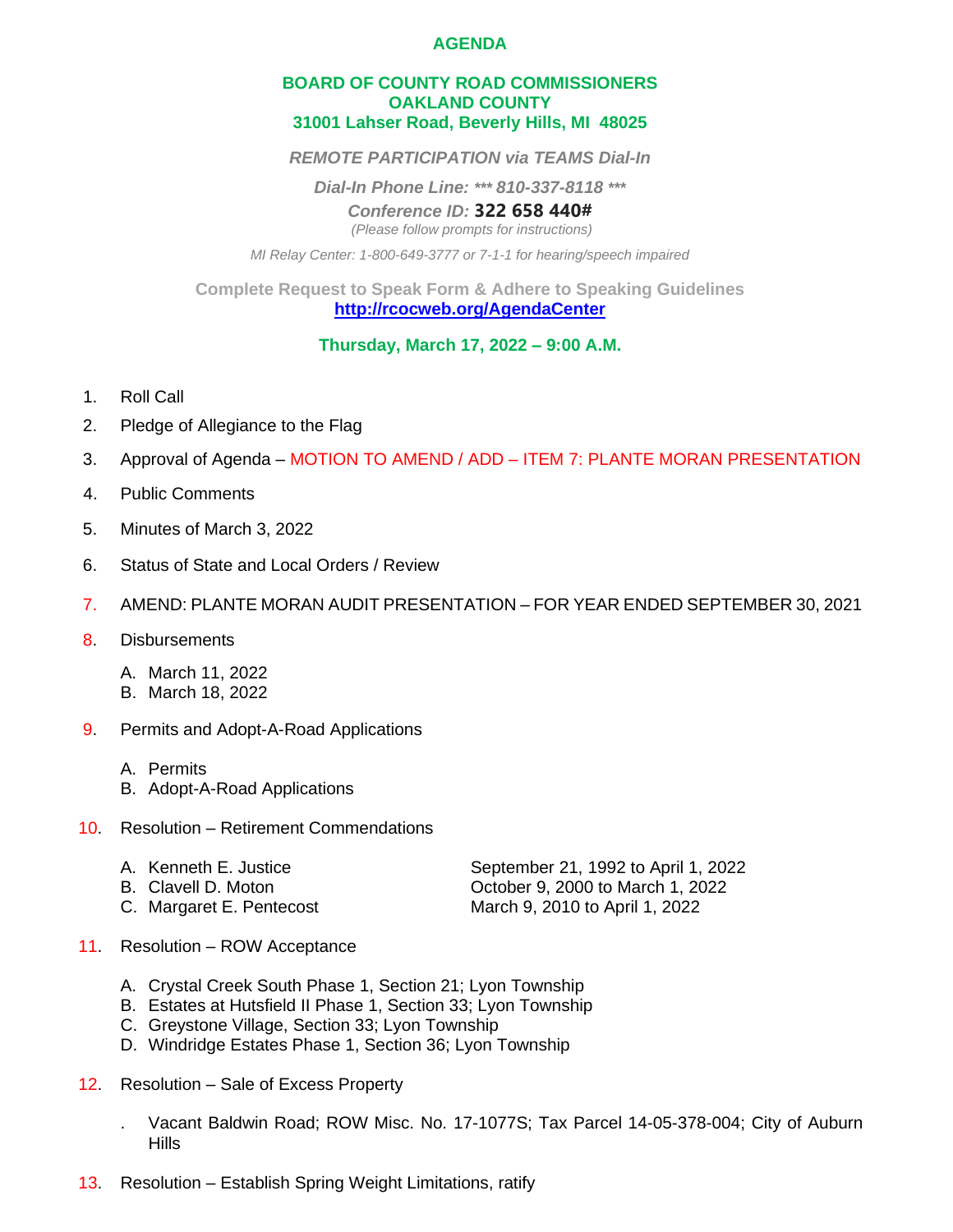14. Resolution – Acquisition of R.O.W.; Acceptance of Deeds and Easements

|                 |    |                                                 | Nine Mile Road; ROW Misc. No. 11-1129                                                          |    |                                                       |
|-----------------|----|-------------------------------------------------|------------------------------------------------------------------------------------------------|----|-------------------------------------------------------|
|                 |    | A. Tax Parcel<br>21-28-300-016<br>21-28-300-015 | Theodore Boschma, Jr.                                                                          |    | \$ voluntary (drainage easement)                      |
|                 |    |                                                 | Griswold Road; ROW Misc. No. 13-1104                                                           |    |                                                       |
|                 |    | B. Tax Parcel                                   | <b>Community Opportunity Center Non-Profit</b><br>22-35-351-002 Holding Company                |    | \$ voluntary (quit claim deed)                        |
|                 |    |                                                 | Elizabeth Lake Road; Project No. 55331                                                         |    |                                                       |
|                 |    | C. Parcel 50                                    | Gerald C. Moses and Roxanne D. Moses                                                           | \$ | 750.00 (temporary easement)                           |
|                 |    | D. Parcel 51                                    | James E. Sammons, Jr.                                                                          |    | \$23,836.00 (highway/temporary<br>easements, damages) |
|                 |    | E. Parcel 80                                    | Jossey Bertollini-Anness                                                                       | \$ | 400.00 (temporary easement)                           |
|                 |    |                                                 | Walton Boulevard Reconstruction; Project No. 56011                                             |    |                                                       |
|                 |    | F. Parcel 1                                     | Lasting Purpose, LLC                                                                           | \$ | 200.00 (temporary easement)                           |
|                 |    |                                                 | Mann Road over Sashabaw Creek Culvert; Project No. 56134                                       |    |                                                       |
|                 |    | G. Parcel 1                                     | <b>Todd Snelgrove</b>                                                                          | \$ | 4,000.00 (temporary easement)                         |
|                 |    | H. Parcel 2                                     | V K Vemulapalli & Sasikala Vemulapalli                                                         | \$ | 432.00 (temporary easement)                           |
|                 | L. | Parcel <sub>3</sub>                             | Timothy A. Adams                                                                               | \$ | 200.00 (temporary easement)                           |
| 15 <sub>1</sub> |    |                                                 | Resolution – Acquisition of R.O.W.; Determination of Just Compensation and Good Faith Offer to |    |                                                       |

Purchase

Pontiac Trail over Norton Drain Culvert Replacement; Project No. 55323

| The Korex Corporation<br>Parcel 1 | \$7,790.00 (temporary easement) |
|-----------------------------------|---------------------------------|
|-----------------------------------|---------------------------------|

16. Resolution – Road Closures

- A. Orchard Lake Road, 13 Mile Road to 14 Mile Road; Project No. 50641; City of Farmington Hills; March 21, 2022 through approximately November 11, 2022
- B. Adams Road, between Long Lake Road and Square Lake Road; Project No. 55271; Bloomfield Township and City of Troy; April 4, 2022 through approximately June 24, 2022
- C. Currie Road, 8 Mile Road to 9 Mile Road; Project Nos. 55191 / 55961; Lyon Township; April 4, 2022 through approximately October 14, 2022
- D. Pontiac Trail, Haggerty Road to Green Lake Road; Project No. 55041; West Bloomfield Township; Staged Closing on April 18, 2022 (Pontiac Trail) and June 13, 2022 (Oakley Park Road) through approximately July 22, 2022
- E. Union Lake Road over Hayes Drain; Project No. 55853; Commerce Township; approximately April 18, 2022 until approximately June 24, 2022

17. Resolution – Local Bridge Program Applications, FY2025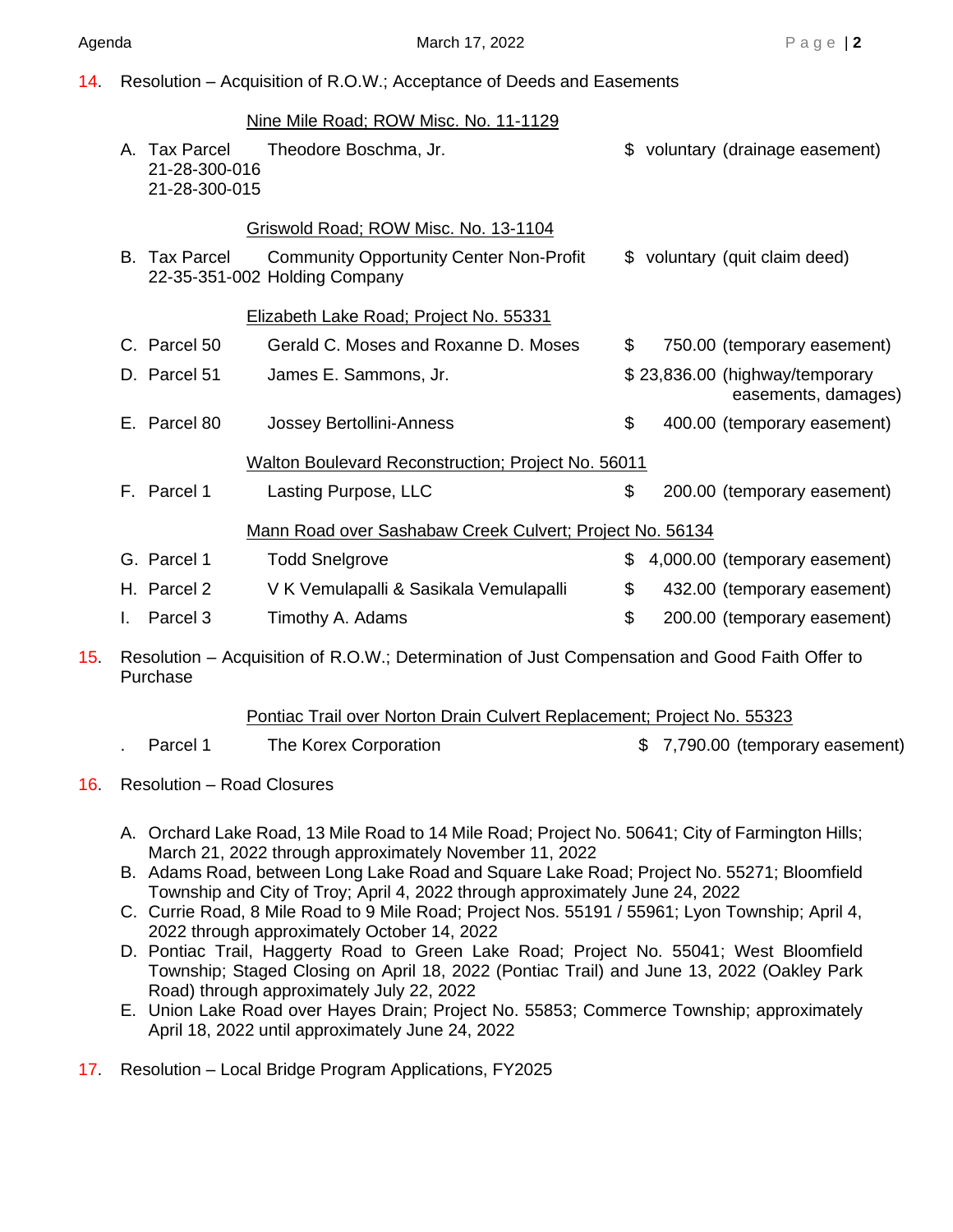- 18. Budget Transfer
	- . No. 22-07; from Fund Balance to Human Resources Salaries and OT; to allocate funds for the addition of one FTE HR Specialist position to the FY22 budget (resolution approved 03/03/22) beginning 04/01/22; \$35,700.00
- 19. Contract Authorization/Modification
	- A. Snow Removal; Project No. 202125-02; Authorization 2; Arrow Craft Construction LLC; \$41,117.64
	- B. Snow Removal; Project No. 202125-02; Authorization 2; R.C. Tuttle Refinishing Co.; \$35,650.96
	- C. 2021 Maintenance Spot Resurfacing Program; Project No. 2021097; Authorization 4; \$843,195.00
- 20. Agreement Local Cost Participation
	- A. Adams Road from Hamlin Road to Walton Boulevard, PEL Study/Environmental Assessment; Project No. 54321; with the City of Rochester Hills
	- B. Orchard Lake Road w/o Middlebelt Road to Old Telegraph Road; Project No. 55011; with Bloomfield Township
	- C. Pontiac Trail, West City Limit to West Maple Road; Project No. 56771; with the City of Walled Lake
- 21. Agreement Maintenance

. Bloomfield Township; all work on local roads except drainage and forestry

- 22. Agreement Consultant
	- A. Maloney Street over Clear/Long Lake Canal; Oxford Township; Project No. 55514; Preliminary Engineering Amendment No. 1; with Orchard, Hiltz and McCliment, Inc.
	- B. Waldon Road, Clintonville Road to Baldwin Road; Independence/Orion Townships; Project No. 55241; Preliminary Engineering Amendment No. 2; with Hubbell, Roth and Clark, Inc.
	- C. General Service Agreements for 2022-2024 Construction Engineering, Geotechnical and Materials Testing Services; G2 Consulting Group, LLC; Materials Testing Consultants, Inc.; Neyer, Tiseo & Hindo, Ltd; Testing Engineers and Consultants, Inc.; Professional Service Industries, Ins.; and SME
- 23. Agreement Consultant Task Order
	- A. Middlebelt Road over Shiawassee Drain Culvert Replacement; Farmington Hills; Project No. 55313; Preliminary Engineering; with The Mannik & Smith Group, Inc.
	- B. Orion Road at Stoney Creek Road / Conklin Road Improvements; Orion Township; Project No. 55921; Preliminary Engineering; with Hubbell, Roth and Clark, Inc.
	- C. Dutton Road over Paint Creek; Oakland Township/City of Rochester Hills; Project No. 55954; Preliminary Engineering; with Orchard, Hiltz and McCliment, Inc.
	- D. Indianwood Road over Paint Creek; Orion Township; Project No. 56613; Preliminary Engineering; with Fishbeck
	- E. Perry Lake Road over Clinton River Culvert Replacement; Independence Township; Project No. 56634; Preliminary Engineering; with AECOM Great Lakes, Inc.
	- F. Grand River Avenue over Tributary to Kent Lake Culvert Replacement; Lyon Township; Project No. 56803; with AECOM Great Lakes, Inc.
	- G. Lahser Road, s/o 13 Mile Road; Village of Beverly Hills; Project No. 56651; Geotechnical Engineering; with G2 Consulting Group, LLC